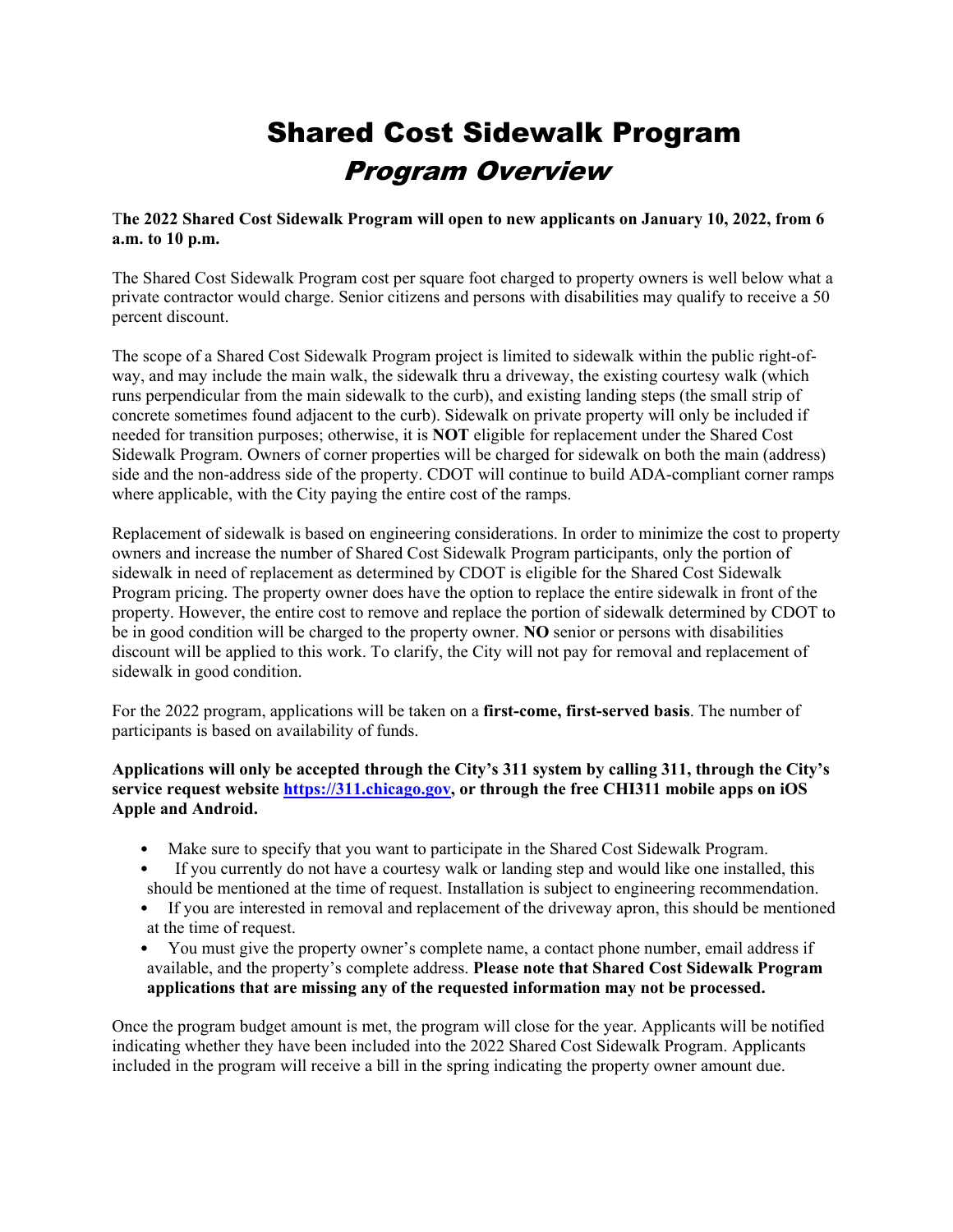Payment in full must be made to the City's Department of Finance within the timeframe indicated on the bill in order for work to proceed.

The Shared Cost Sidewalk Program continues to provide great value to property owners while helping improve neighborhoods. Should you have any questions, please contact CDOT at (312) 744-1746 or email cdotsharedcost@cityofchicago.org.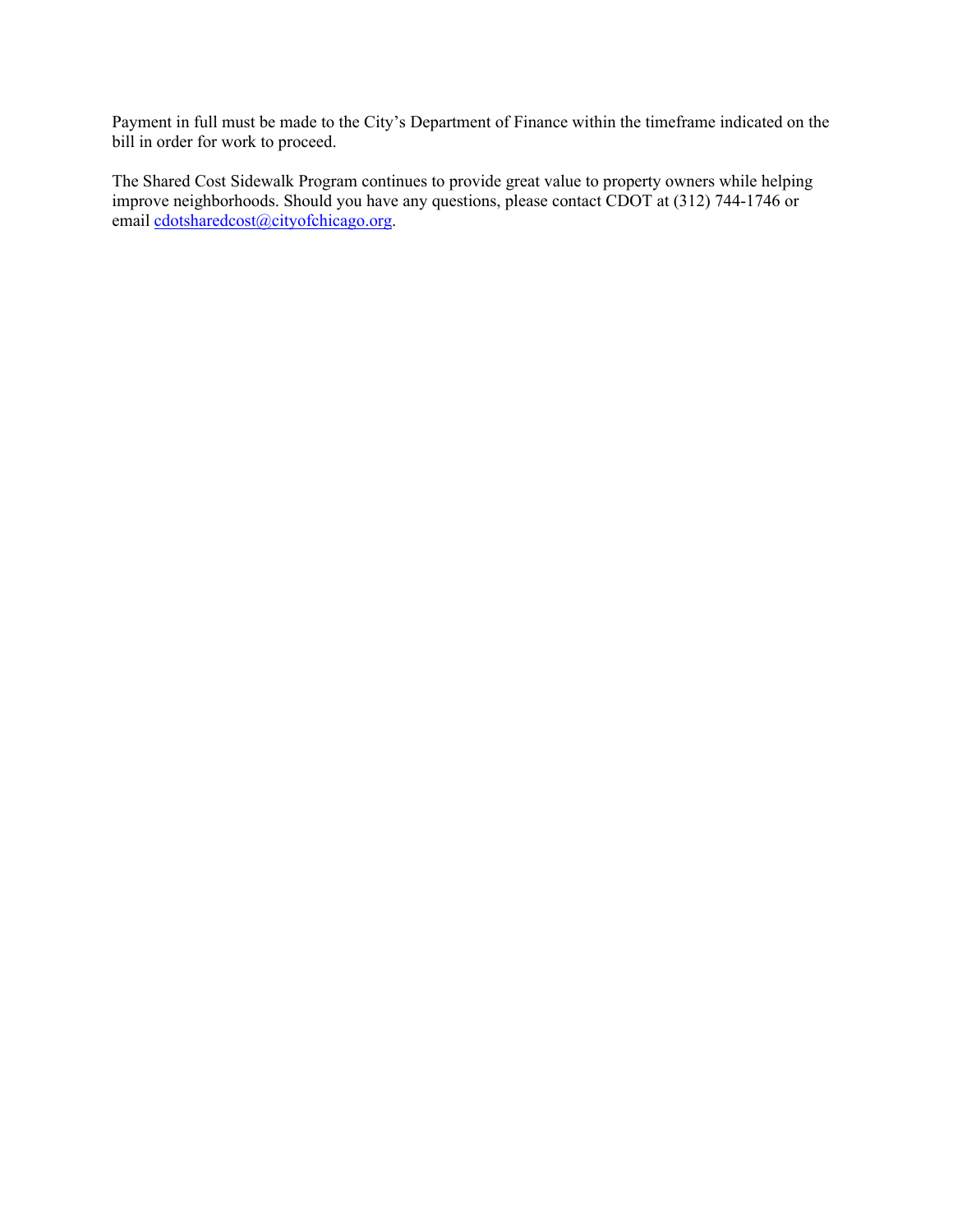





- Property Lines  $\vec{a}$   $\vec{a}$
- Main Sidewalk
- Curb and gutter (entirely City cost, when applicable)<br>PRIVATE PROPERTY Sidewalk
	- $\overline{4}$ 
		- Courtesy Walk 5ń
- Ġ,
- Landing Step<br>Grass / Landscaping ¥.

Note: Item #4 is private property and not eligible for the Shared Cost Sidewalk Program.



- LEGEND:
	- Property Lines Main Sidewalk  $-1$   $\sim$   $\frac{1}{2}$
- Curb and gutter (entirely City cost, when applicable)
	- PRIVATE PROPERTY Sidewalk Grass / Landscaping M.

Note: Item #4 is private property and not eligible<br>for the Shared Cost Sidewalk Program.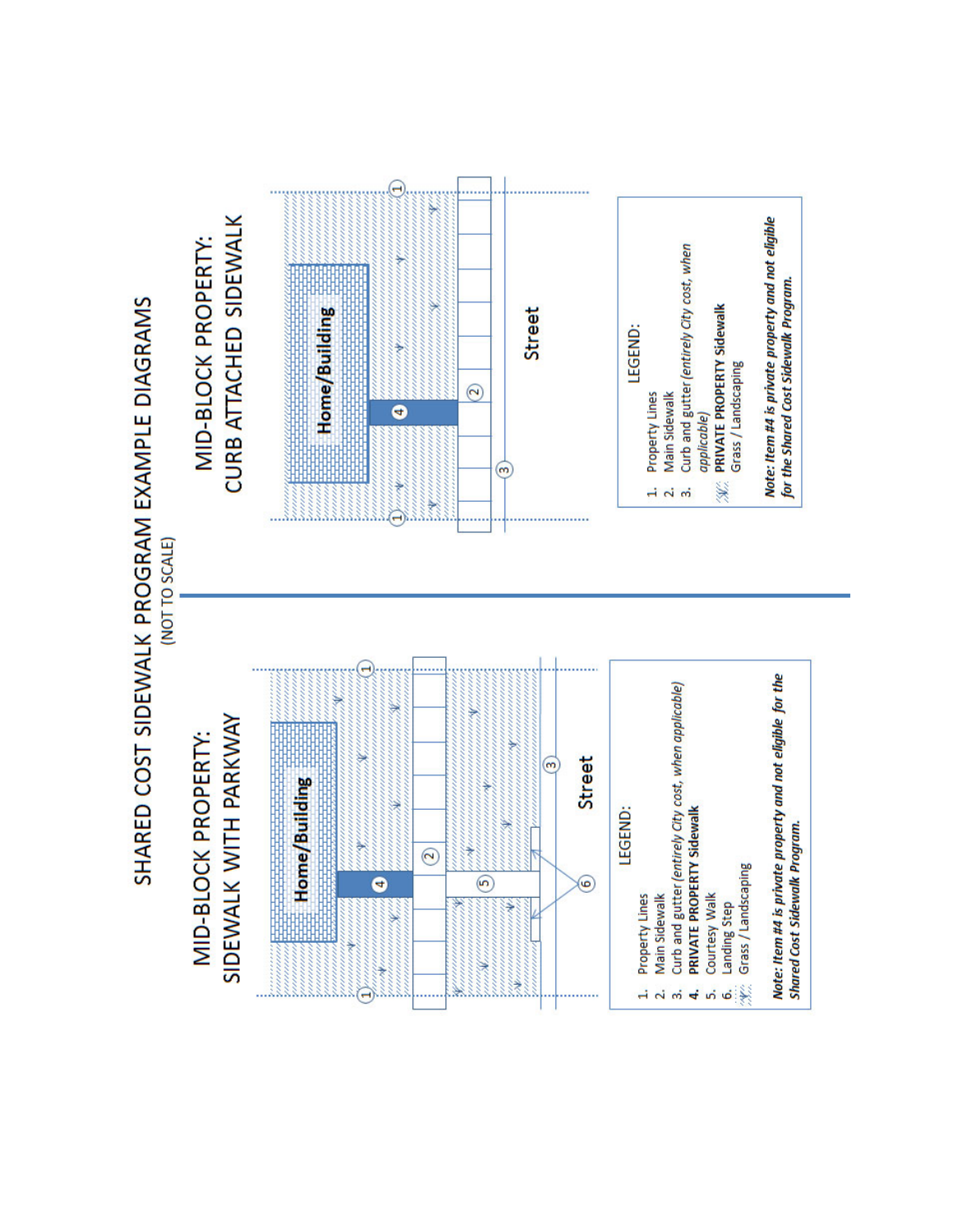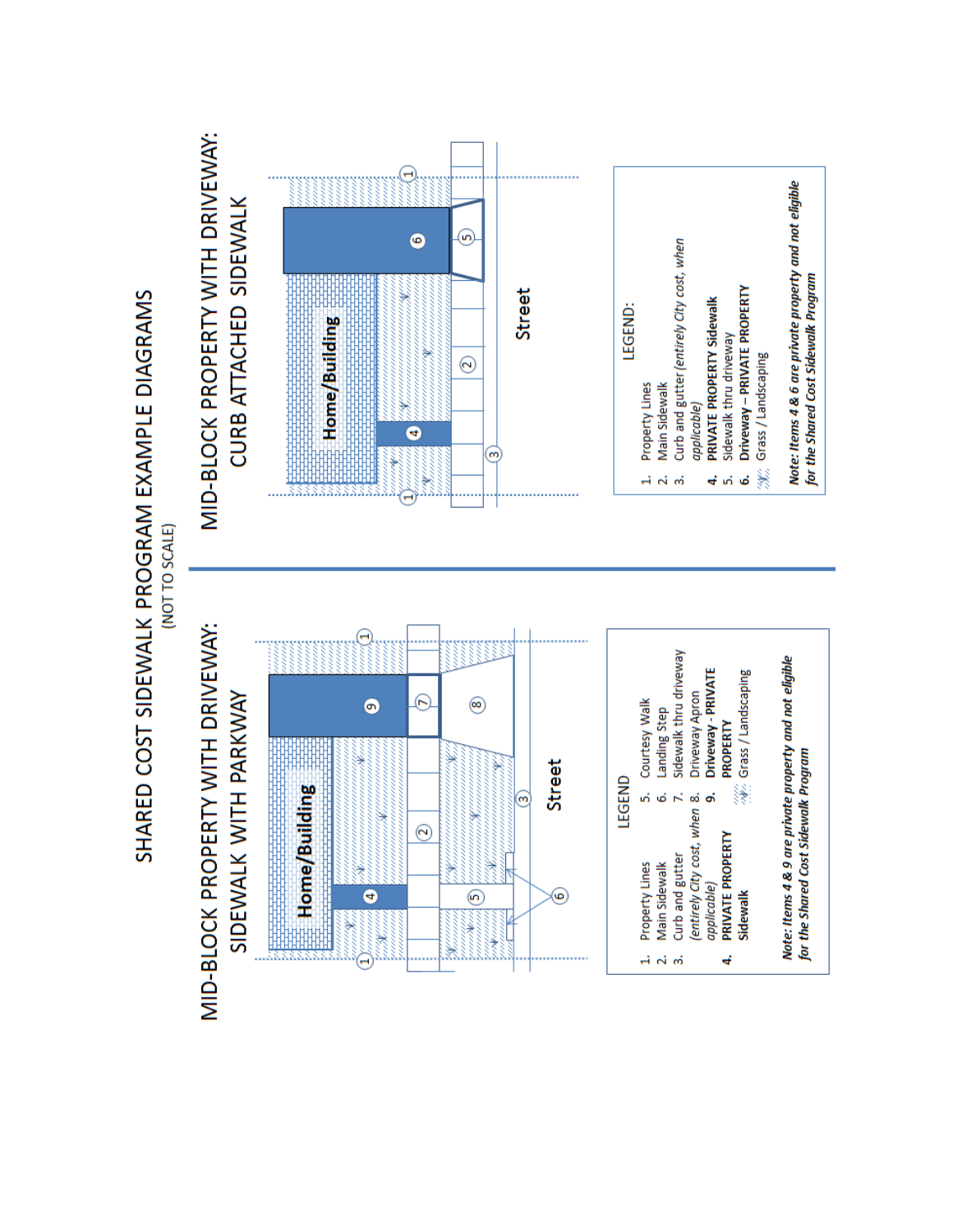# SHARED COST SIDEWALK PROGRAM EXAMPLE DIAGRAM **CORNER PROPERTY**



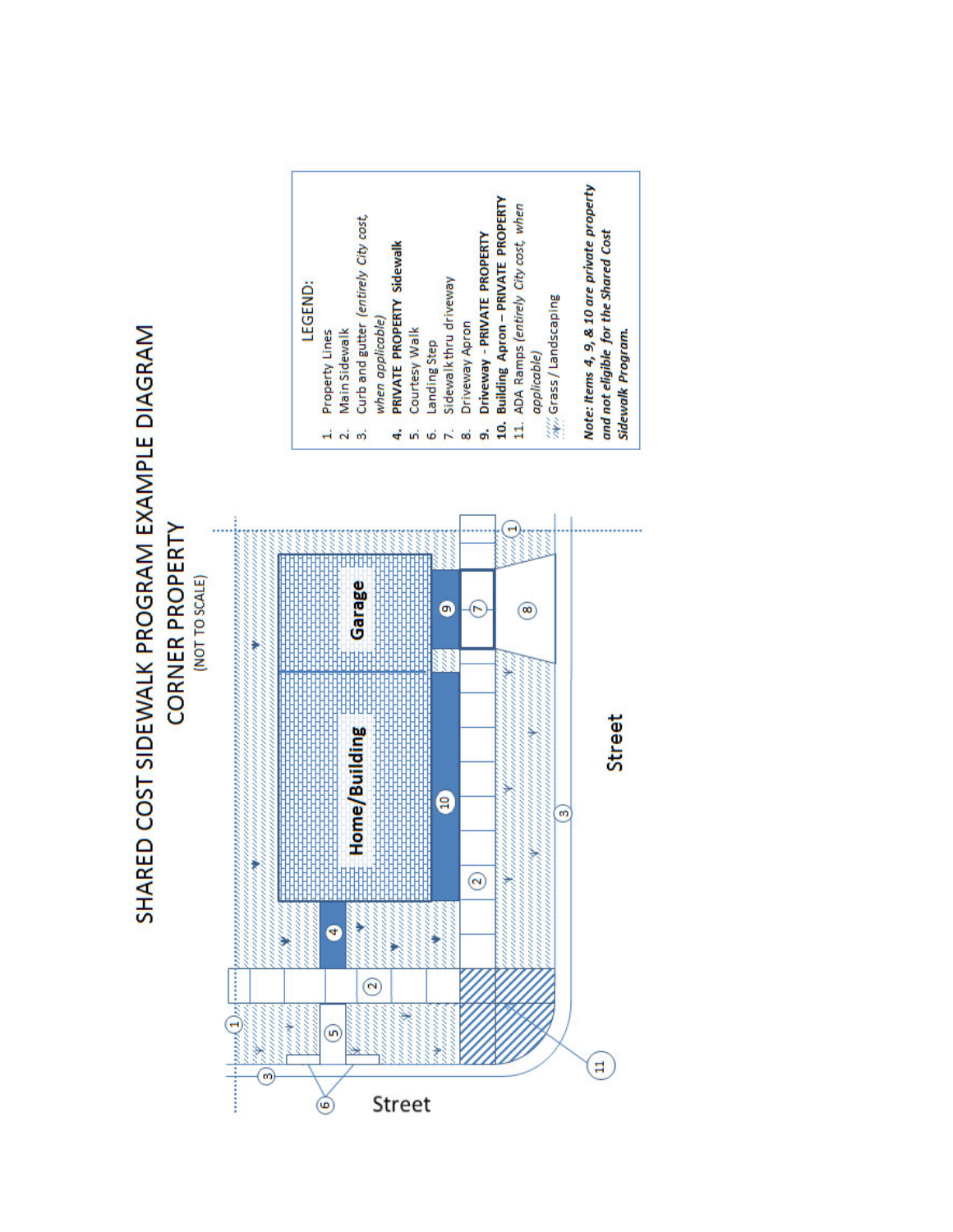## Shared Cost Sidewalk Program Frequently Asked Questions

The Shared Cost Sidewalk Program is an extremely popular voluntary program in which property owners and the City of Chicago share the cost of replacing sidewalks.

The Shared Cost Sidewalk Program cost per square foot charged to property owners is well below what a private contractor would charge. Senior citizens and persons with disabilities may qualify to receive a 50 percent discount. The approximate cost to a property owner of an average mid-block property will range from \$600 to \$1,500. Those prices are significantly below what a private contractor would charge. The City can offer that attractive price because of the volume of work performed by the City.

### **How does the process work?**

- 1. Applications for the Shared Cost Sidewalk Program will only be accepted through the City's 311 system by calling 311, through the City's service request website https://311.chicago.gov, or through the free CHI311 mobile apps on iOS Apple and Android. Note the following:
	- Make sure to specify that you want to participate in the Shared Cost Sidewalk Program.
	- Specify if you (the owner) are a senior or disabled citizen. Seniors and/or disabled citizens may qualify for a 50 percent discount on the Shared Cost Sidewalk Program cost.
	- If you currently do not have a courtesy walk (which runs perpendicular from the main sidewalk to the curb) or landing step (the small strip of concrete sometimes found adjacent to the curb) and would like one installed, this should be mentioned at the time of request. Installation is subject to engineering recommendation.
	- If you are interested in removal and replacement of the driveway apron (the portion of driveway between the sidewalk and curb), this should be mentioned at the time of request.
	- You must give the property owner's complete name, a contact phone number, email address if available, and the property's complete address. **Please note that Shared Cost Sidewalk Program applications that are missing any of the requested information may not be processed.**
- 2. Applications will be taken on a first-come, first-served basis. The number of participants is based on availability of funds. Once capacity is reached, requests for participation in the program will no longer be accepted and property owners will have to apply to the program the following year. Applicants will be notified indicating whether they have been included into the Shared Cost Sidewalk Program. Also check our website (https://www.chicago.gov/city/en/depts/cdot.html) for program updates.
- 3. CDOT will survey the area to determine the scope and cost of the reconstruction. Sidewalk replacement is based on engineering considerations. CDOT may determine that some locations meet City standards and do not require reconstruction.
- 4. If CDOT determines that the property is eligible for the Shared Cost Sidewalk Program, CDOT will send a cost estimate for the work to the property owner in the spring. If interested, payment in full must be made to the City's Department of Finance **within the timeframe indicated on the cost estimate**.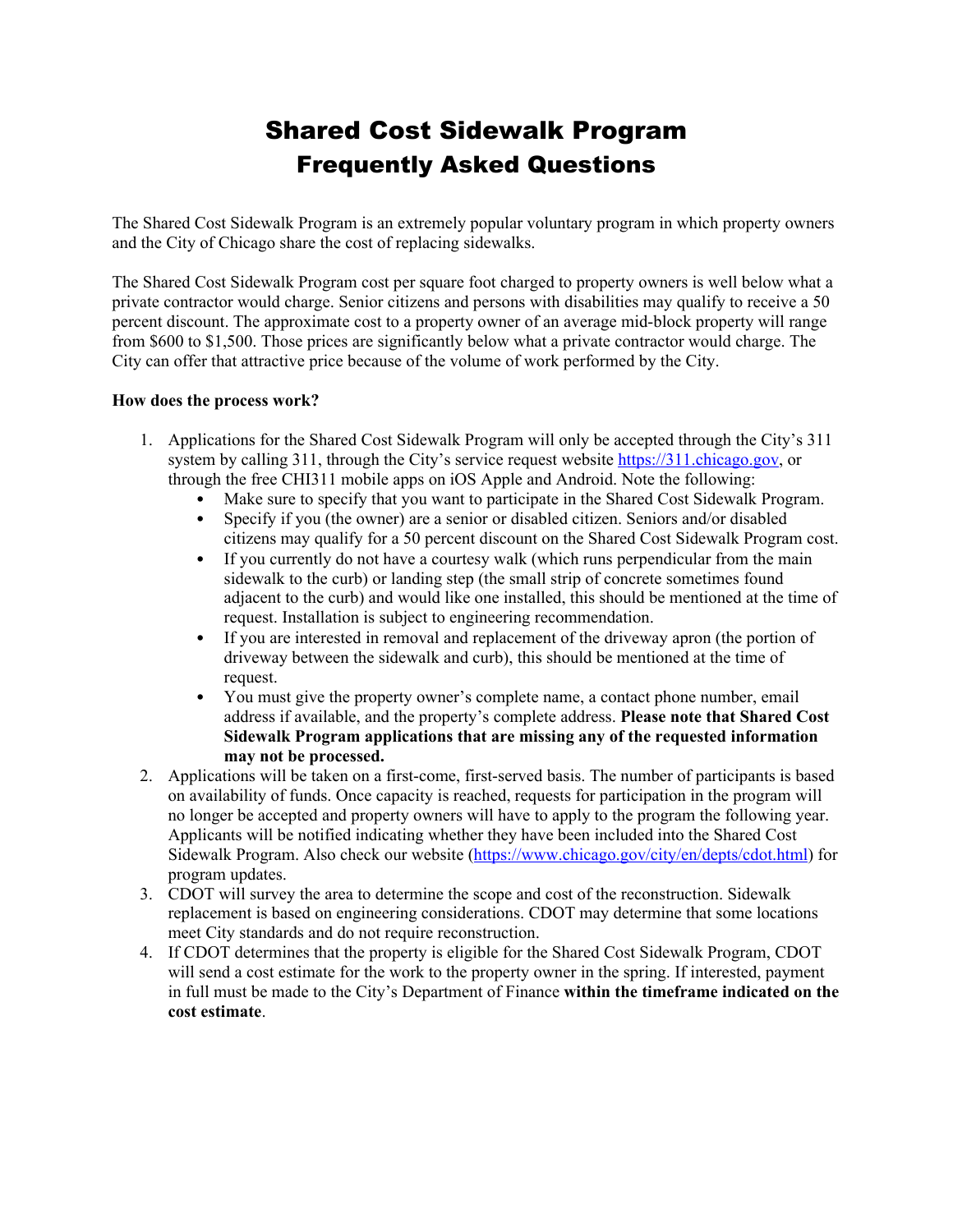Payment can be mailed to the Department of Finance at 121 N LaSalle St, Room 107 or be made in person at one of the Department of Finance payment locations:

- 121 N LaSalle St Room 107
- 400 W Superior St.  $1<sup>st</sup>$  Floor
- 4445 N Pulaski Rd
- 4770 S Kedzie Ave
- 2006 E  $95^{th}$  St
- 5. If you are eligible for a senior citizen or persons with disability rate that was not applied to your estimate, contact CDOT at 312-744-1746. A revised cost estimate will be issued to the property owner reflecting the discount once the required documentation has been received and verified. Payment must be submitted within the timeframe indicated **on the original cost estimate.**
- 6. **Cost estimates are only valid for the timeframe indicated on the estimate. Payment in full must be made to the City's Department of Finance within this timeframe in order for work to proceed.**
- 7. The work will begin as soon as possible. The construction season runs approximately from June to December.

### **Who is eligible to participate?**

All property owners with **non-**vaulted sidewalks are eligible to participate. Custom sidewalks (e.g., granite, colored, custom designs, etc.), vaulted sidewalks, and private property sidewalks are **not** eligible to be included in the program.

### **Who is eligible for the senior citizen or persons with disabilities discount?**

Seniors (age 65 or older) or disabled owner-occupants of non-commercial properties of four units or less.

### **What information is required to receive the senior citizen or persons with disabilities rate?**

Seniors age 65 or older must provide proof of age, ownership, and occupancy:

- Ownership: tax bill (2nd installment) or title deed
- Age: birth certificate or driver's license or 2nd installment tax bill showing senior exemption
- Occupancy: voter's card or utility bill

Persons with disabilities must provide proof of ownership, occupancy, and disability:

- Ownership: tax bill  $(2<sup>nd</sup>$  installment) or title deed
- Occupancy: voter's card or utility bill
- Disability: Must provide one of the following:
	- o Disability benefits received from Social Security Administration, Veterans Administration, Civil Service, or Railroad Retirement
	- o Class 2 disability card from the Illinois Secretary of State's Office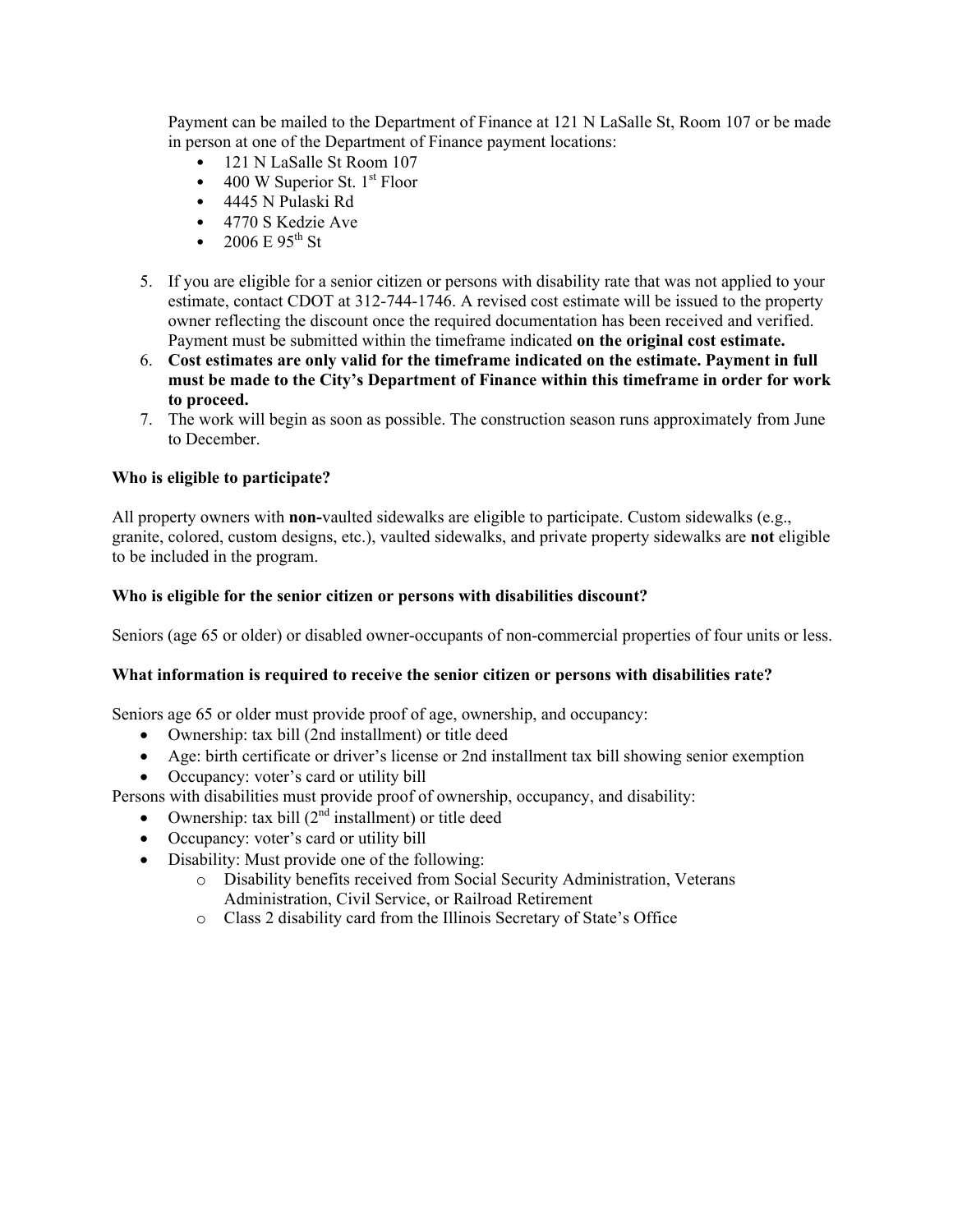Documentation verifying the senior citizen or persons with disabilities rate should be submitted by one of the following options:

- Fax to (312) 744-6438, ATTN: Shared Cost Sidewalk Program
- $\bullet$  Email to: cdotsharedcost@cityofchicago.org
- Mail to:

### Shared Cost Sidewalk Program Chicago Department of Transportation 2 N. LaSalle Street, Suite 820 Chicago, Illinois 60602

For any assistance with or questions regarding the senior citizen or persons with disabilities rate, please contact CDOT at 312-744-1746 or email us at **cdotsharedcost@cityofchicago.org.**

### **What does the scope of work include?**

The scope of a Shared Cost Sidewalk Program project is limited to sidewalk within the public right-ofway and may include replacing the main sidewalk in front of the property, the sidewalk thru a driveway, the existing courtesy walk (the smaller walkway that runs perpendicular to the main walk, from the main walk to the curb) and existing landing steps (the small strip of concrete sometimes found adjacent to the curb). Sidewalk on private property will only be included if needed for transition purposes; otherwise it is **NOT** eligible for replacement under the Shared Cost Sidewalk Program. Owners of corner properties will be charged for sidewalk on both the main (address) side and non-address side of the property.

Replacement is based on engineering considerations. In order to minimize the cost to property owners and increase the number of Shared Cost Sidewalk Program Participants, only the portion of sidewalk in need of replacement as determined by CDOT is eligible for the Shared Cost Sidewalk Program pricing. The property owner does have the option to replace the entire sidewalk in front of the property. However, the entire cost to remove and replace the portion of sidewalk determined by CDOT to be in good condition will be charged to the property owner. **NO** senior or persons with disabilities discount will apply to this work. To clarify, the City will not pay for removal and replacement of sidewalk in good condition.

### **Will the driveway apron be replaced?**

If your driveway crosses the sidewalk, the Shared Cost Sidewalk Program scope of work may include the sidewalk through the driveway. Abandoned driveway aprons no longer in use will be removed and replaced with topsoil. Grass seed or sod will not be placed on these areas. Removing abandoned driveway aprons and replacing with topsoil will be paid for by the City.

Due to significant participant interest, the removal and replacement of **permitted** driveway aprons (the portion of driveway between the sidewalk and curb) can be added to the project. The cost for replacing the permitted apron is \$10 per square foot. To obtain a driveway apron permit, please complete the online application from the Permit Portal found at https://ipi.cityofchicago.org/Permits. Any questions on obtaining the permit should be directed towards cdotdriveways@cityofchicago.org. Please send your approved driveway apron permit to  $cdotsharedcost@cityofchicago.org$  to receive the driveway apron invoice.